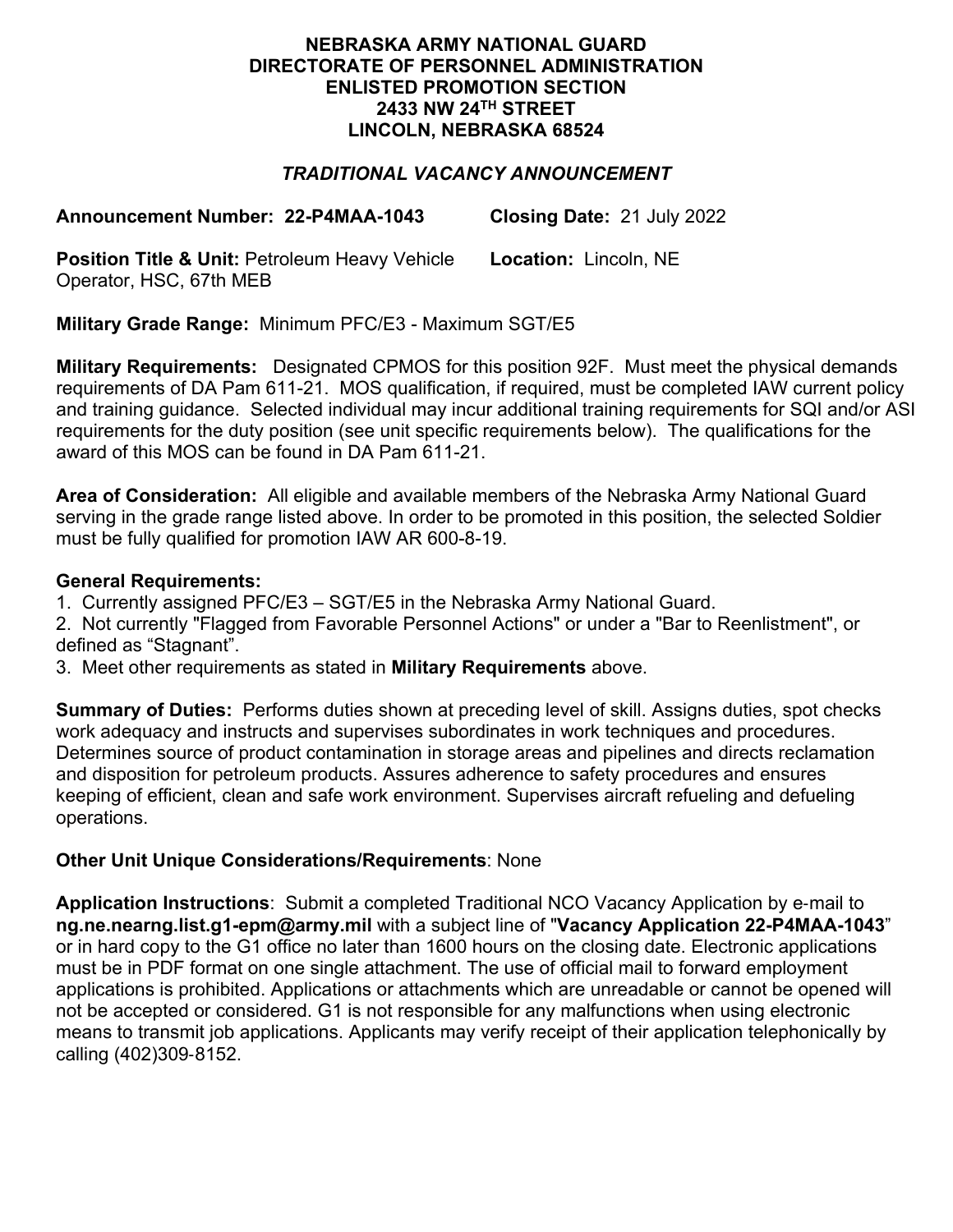#### **10-92F. MOS 92F--Petroleum Supply Specialist (Petro Sup SPC), CMF 92 (Effective 202110)**

 a. *Major duties.* The petroleum supply specialist supervises, receives, stores, accounts for and cares for, dispenses, issues and ships bulk or packaged petroleum, oils and lubricants (POL) products. Duties for MOS 92F at each level of skill are:

 (1) *MOSC 92F1O.* Receives and stores bulk and package POL products. Issues and dispenses bulk fuels and water from storage and distribution facilities to using units. Selects and submits samples of POL to laboratory for testing. Performs petroleum and water accounting duties. Operates equipment associated with petroleum and water distribution system and multi-product pipeline system. Fuels and defuels vehicles, aircraft and stationary equipment. Takes emergency precautions to prevent harm to self and facilities in event of petroleum spillage or fire.

 (2) *MOSC 92F2O.* Performs duties shown at preceding level of skill. Assigns duties, spot checks work adequacy and instructs and supervises subordinates in work techniques and procedures. Determines source of product contamination in storage areas and pipelines and directs reclamation and disposition for petroleum products. Assures adherence to safety procedures and ensures keeping of efficient, clean and safe work environment. Supervises aircraft refueling and defueling operations.

 (3) *MOSC 92F3O.* Performs supervisory duties shown in preceding level of skill. Estimates requirements for personnel, equipment, user/organizational maintenance and repair of petroleum distribution facilities. Schedules and dispatches petroleum and water products through pipelines and other distribution facilities or equipment. Initiates and supervises environmental protection activities and contingency plans. Reviews, consolidates and prepares technical, personnel and administrative reports associated with POL and water activities in assigned unit. Supervises unitlevel quality assurance operations. Plans and organizes petroleum laboratory activities. Establishes files and technical references and specifications. Prepares and reviews administrative and technical reports. Supervises all supply activities, coordinates activities with POL storage and distribution. Assists in establishment and supervision of quality surveillance programs. Ensures adherence to laboratory fire and safety procedures. Applies principles of Occupational Health and Safety Act and EPA regulations for possible violations of environmental control laws.

 (4) *MOSC 92F4O.* Performs supervisory duties shown in preceding level skill. Supervises and monitors quality assurance programs and activities. Ensure compliance with fire and safety regulations. Performs staff and advisory duties by assisting and planning quality assurance, surveillance operations and programs. Makes inspection of contractor facilities to ensure that all provisions of the contract are complied with. Coordinates special testing of POL products, including troubleshooting of differences in results among laboratories.

 (5) *MOSC 92F5O.* Performs supervisory duties shown at preceding level of skill. Performs duties as petroleum quality assurance representative. Assists command and staff officers in appraisals of petroleum and water operations. Assists in coordination and implementation of operations, training programs, administrative matters and communication activities.

 b. *Physical demands rating and qualifications for initial award of MOS.* The petroleum supply specialist must possess the following qualifications:

(1) A physical demands rating of Significant (Gray).

(2) A physical profile of 211221.

(3) Normal color vision.

 (4) Per AR 600-8-19, promotion to MSG and SGM requires an interim secret eligibility or higher.

(5) Qualifying scores.

 (a) A minimum score of 90 in aptitude area CL in Armed Services Vocational aptitude Battery (ASVAB) tests administered prior to 2 January 2002.

 (b) A minimum score of 88 in aptitude area CL on ASVAB tests administered on and after 2 January 2002 and prior to 1 July 2004.

 (c) A minimum score of 86 in aptitude area CL and 85 in aptitude area OF on ASVAB tests administered on and after 1 July 2004.